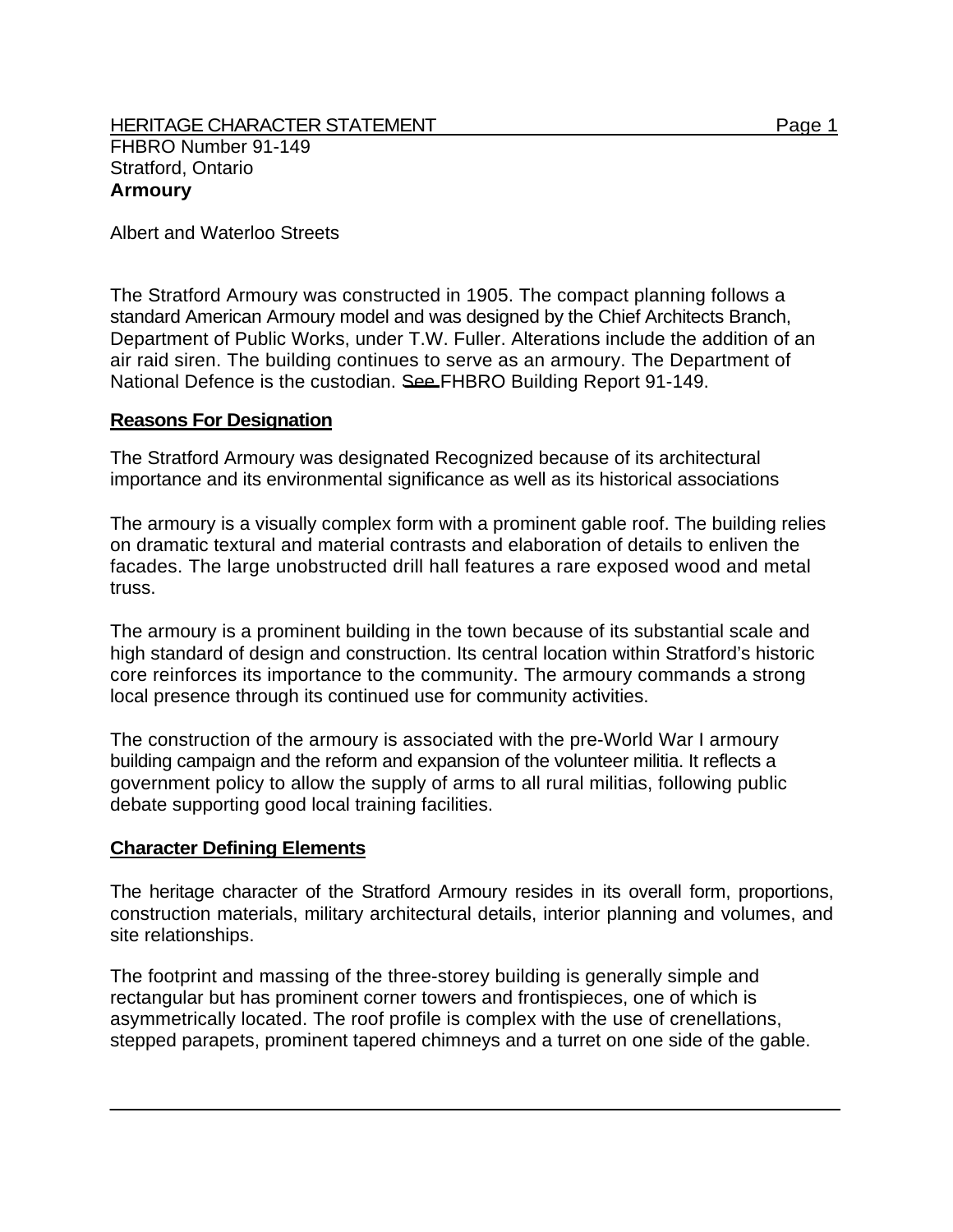## HERITAGE CHARACTER STATEMENT FRIELD FOR A STATEMENT AND RAGE 2 FHBRO Number 91-149 Stratford, Ontario **Armoury**

Albert and Waterloo Streets

The composition of forms is balanced by a strong rhythm created by the symmetrical pattern of large round-headed or square-headed windows, which also contribute to the visual richness of the facades. The large round-arched windows of the front and side facades are characteristic features indicating the large, open second floor interior. The complex parapet and roof profile should be respected and profiles and forms should be maintained.

The prominence of this building derives from well-scaled facades executed in smooth red brick, with contrasting carved stone details and expressive mouldings (stringcourses, rusticated horizontal banding, arched voussoirs) creating a well scaled, lively appearance. The masonry detailing alludes to military precedents, particularly the use of crenellations, stepped parapets, buttressing at the frontispieces, and carved stone elements. The masonry requires an ongoing maintenance program, and conservation expertise in the choice of materials and techniques for repair and replacement.

The light coloured asphalt roof of the armoury is a prominent component of the design that may not follow original design intentions. When the opportunity presents itself, replacement roof material should be selected following historic precedent for materials and colours.

The paired vertical-sliding sashes vertically divide the masonry openings, but the visual richness of the traditional frame and sash profiles are greatly simplified and glazed areas are increased especially at the transom panels. Wood sash with traditional members and smaller muntin subdivisions would contribute a prominent fine-scale pattern to the window openings. At the end of their life, historic research should be used to determine appropriate replacements. The upper floor semi-circular window transoms are blocked off with back-painted glazed panels, which alters the expression of the glazing. Where windows have been blocked off they should be reinstated, particularly those windows which introduce interior day lighting to the upper drill hall, as they make a important contribution to the spacious, naturally-lighted character of the hall.

The character of the building would be enhanced by replacing the modern entrance doors with doors of a more sympathetic design based on historical research or extant early material.

The interior of the armoury follows a standard plan, with the principal entrance located in the centre of the short facade. The armoury is characterized by the large open